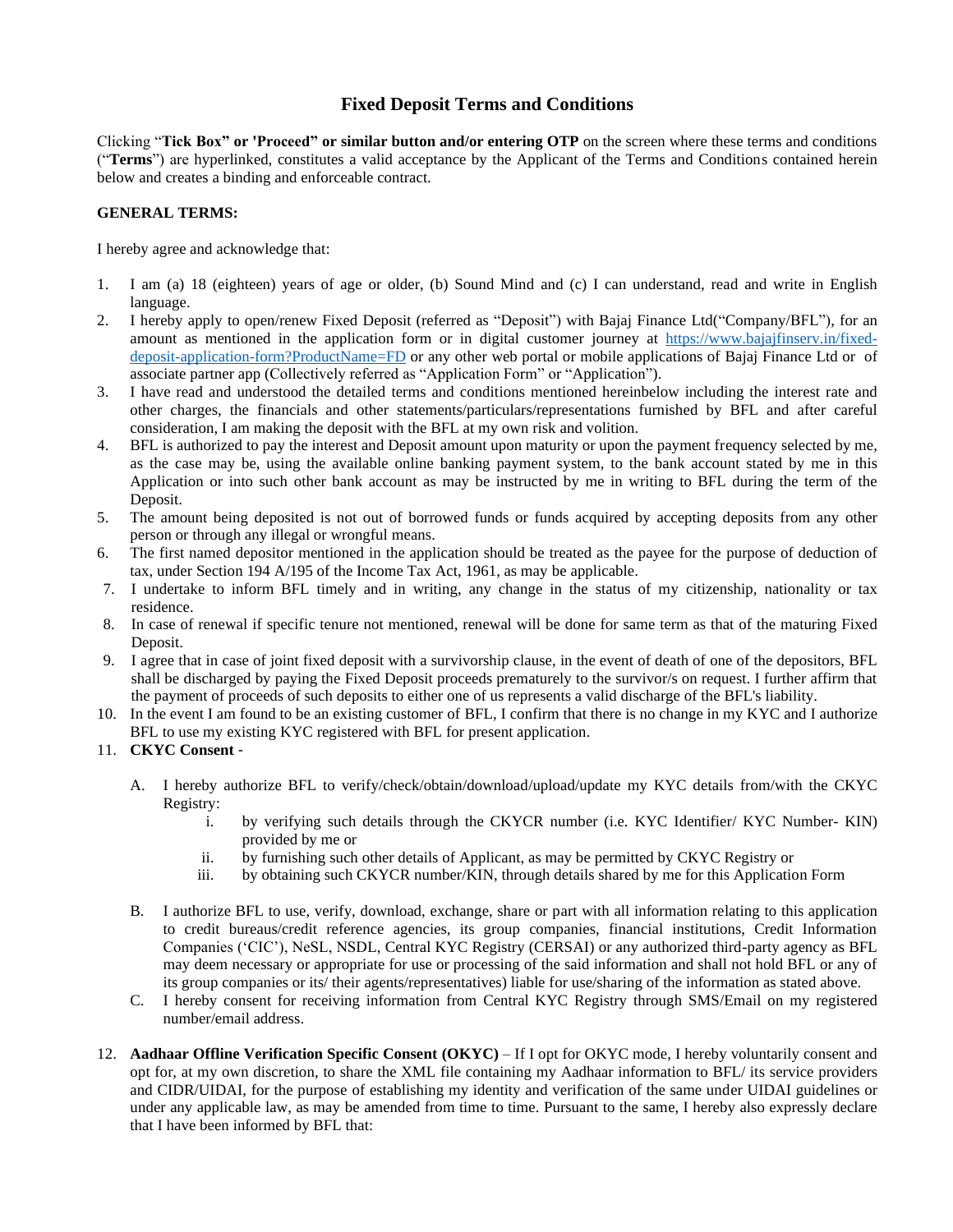- a. My XML file containing my Aadhaar details will be used for KYC (Know Your Customer) identification, verification and due diligence purpose only, as permitted under applicable law for:
	- i. being empanelled as a service provider to BFL, and
	- ii. availing financial facilities/ services from BFL in future, or
	- iii. commencement of any relationships/arrangement with BFL in future.
- b. I understand and acknowledge that the information submitted by me to BFL shall not be used for any other purpose, unless required under any applicable law, guidelines, notification, rules and regulations as may be amended from time to time,
- c. During offline verification process, my information such as Name, Photo, Date of Birth, Email ID, Mobile Number, Age, Gender, and current address may be verified by BFL basis the Aadhaar details shared by CIDR/UIDAI,
- d. I shall share the Share Code or confirm on the auto populated share code, as the case may be for successful XML file download and upload as contemplated under applicable law to complete my offline KYC process by verification of Aadhaar details,
- e. Providing the Aadhaar details is not mandatory and there are alternative options for completing my KYC process such as performing physical KYC with submission of self attested certified copies of officially valid documents in person,
- f. I may be required to submit any other officially valid document (OVD)/ Deemed to be OVD;

Further, I expressly provide my consent to BFL for using the Aadhaar details provided by me in the manner as detailed above. I further understand and acknowledge that the records and audit trail of the Aadhaar Offline identification and verification process may be used by BFL for evidentiary purposes, including for submission before courts/tribunals/mediators/arbitrators or to any statutory or regulatory authority and I hereby expressly consent to the same;

## **13. KYC through Video based Customer Identification Process (V-CIP):**

If I opt for V-CIP Mode, I hereby agree and acknowledge/authorise:

- a) That video-based KYC validation ("Video KYC process") has been provided as alternate method for establishing my identity with BFL
- b) That my KYC process will be completed by BFL, through Video KYC process, in accordance with the Master Direction-Know Your Customer (KYC) Direction, 2016, issued by Reserve Bank of India ("RBI") as amended from time to time.
- c) All particulars, information and details to be provided by me in relation to this Video KYC process represent the true, correct and upto date information of myself in all respects.
- d) That Video KYC process shall include but shall not be limited to the following steps concluded by authorised officer of BFL:
	- capturing my live photograph , along with live GPS co-ordinates (geo-tagging) of the customer undertaking the V-CIP and date time- stamp where such live photograph is being taken;
	- Permanent Account Number (PAN) is mandatory for onboarding through V-CIP mode and capturing clear image of PAN card during the V-CIP process. The PAN details will be verified from the verification facility of the issuing authority.
	- If Aadhaar card is permitted to be accepted as a documentary proof under law/regulation, the same will be obtained as contemplated under the prevalent law/regulation
	- Video recording of the interaction (for concluding Video KYC) will be stored by BFL in accordance with applicable law/regulation.
- e) I will be required to submit other officially valid document (OVD) / deemed to be OVD's or such other documents as may be requested by BFL, as part of this Video KYC process;
- f) I hereby convey my express consent to BFL for verifying any or all the details/documents so provided by me.
- g) To complete the Video KYC process in full within the prescribed time and in case if I fail to complete the same for any reason whatsoever BFL shall have sole and absolute discretion to reject my loan/product application(s) and/or discontinue the service(s)/product(s) for which such KYC is mandated.
- h) That in case where KYC documents/details submitted by me during Video KYC process does not match with or if there are any discrepancy found therein after validation thereof with the original KYC documents/details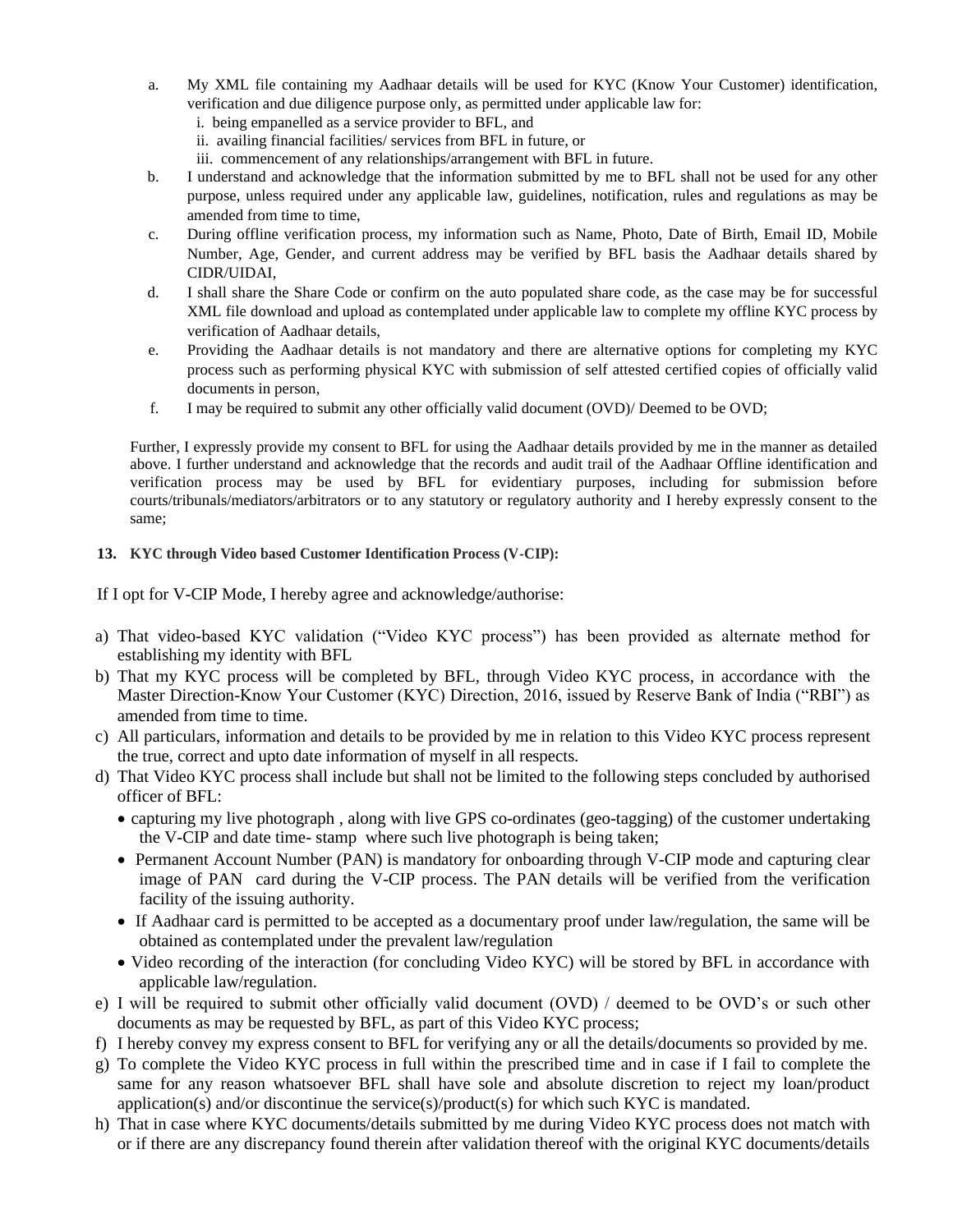updated by me, BFL shall have sole and exclusive right to reject my loan/product application(s) and/or discontinue the service(s)/product(s) for which such KYC is mandated.

i) That if my Video KYC process could not be completed or if during the said process if I dropped midway due to technical, systematic or server errors/issues or other operational issues in that case I may be permitted to complete Video KYC process or I may be required to complete my KYC compliance by undertaking physical KYC validation process, by BFL and I undertake to complete the same and/or submit physical KYC.

That, BFL does not guarantee continuous accessibility of the applications and shall not be held liable or responsible in any manner whatsoever in respect of any loss, cost or damage that may be incurred by me due to any technical, systematic or server errors/issues, or any other issue occurred while undertaking Video KYC process, including for reasons which are beyond reasonable control of the BFL.

## 14. **Digilocker** Consent

I/We give consent to Bajaj Finance Ltd. for fetching my documents/ details from Digilocker.

- 15. All particulars, information and details provided/to be provided together with documents submitted/to be submitted to BFL are/shall be true, correct and up to date. I have not withheld any material information that may be required by BFL. I am obliged to keep BFL immediately updated of any change in the information provided by me in the Application Form. In case any information provided by me is found to be false or untrue or misleading or misrepresenting, I am aware that I may be held liable for it.
- 16. This Application, its contents and the information/details provided by me from time to time as pursuant to my Application, may be submitted to:
	- a. subsidiaries and affiliates of BFL, any service provider/third party/legal entity with whom BFL may have business relationship and/or in reference to rendering services in connection with the product(s)/services availed by me.
	- b. to any Regulator, Court, Law enforcement agency, Quasi-Judicial authority etc. on a need basis;
- 17. I hereby expressly authorize BFL and its Assigns (group companies/business partners/affiliate/subsidiaries/agents/representatives/empanelled merchants, service provider/permitted assigns and any such third party) to send me communications, including but not limited to promotional communications, regarding fixed deposit, loans, insurance and their respective products and/or services through telephone calls/SMSs/emails/post/bots/bitly etc. I agree and understand that products/services belonging to BFL's Assigns, are governed by their own set of terms and conditions, which shall be in addition to and not in derogation to the terms and conditions prescribed by BFL herein. I understand that I can at any time opt not to receive any telecommunication;
- 18. I understand that opening of Deposit with the Company may create legal, tax or other financial/ reporting obligations for me under the laws of the country of which I hold citizenship or reside in. I shall be solely responsible for undertaking and fulfilling any obligations that I may have under the laws of such country/ies and shall not hold the Company liable under any circumstance in the event of a default on my part in fulfilling the said obligations. I agree that, as may be required by domestic regulators/ tax authorities the Company may also be required to report, reportable details to CBDT or close or suspend my applications/ contracts

#### **TERMS AND CONDITIONS OF FIXED DEPOSITS:**

#### 1. **ACCEPTANCE OF DEPOSITS:**

(i) BFL may accept the Deposit at its sole and absolute discretion and subject to the terms and conditions contained herein.

(ii) Where the applicant is a minor, the Company may accept the Application provided the Application is signed or consented by the natural or court appointed guardians of the minor on behalf of the minor and upon submission of such documents as may be required by the Company.

(iii) The Company accepts deposits digitally only from resident individuals and not from foreign nationals. The entities incorporated/registered/ constituted in India and carrying business in India are eligible for placing Deposit with BFL through other modes like branches or DSA. In case a non-resident Indian wishes to place an FD with BFL, he cannot invest through any digital mode. He can place FD through BFL's sales managers, branches or authorised partners

(iv) The Company shall accept Deposits subject to the minimum amount of deposit prescribed by the Company under the Application. In the event amount received by the Company for placing Deposit is less than the minimum amount prescribed in this regard, the Company reserves the right to reject the application for placing the Deposit. No interest shall be payable by the Company in relation to such deposits. .

(v) Deposits shall not be accepted in cash.

(vi) The applicant agrees to submit all documents and information as may be required by the Company in relation to the Deposit, in such form and manner as may be prescribed by the Company.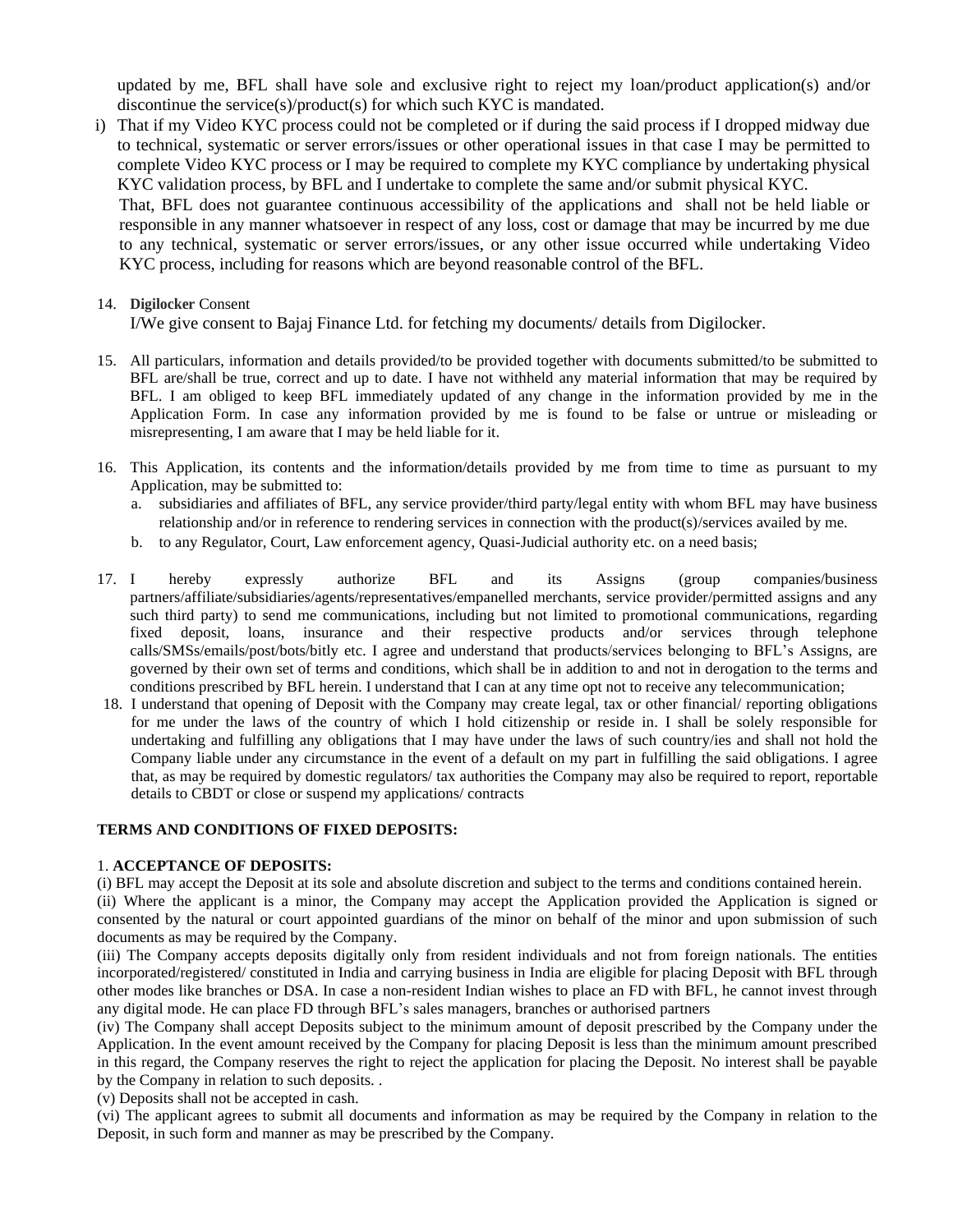(vii)The Company reserves the right to accept or reject any application received for opening or placing the Deposit without assigning any reason whatsoever. The amount in relation to such rejected Application will not earn any interest and the said amount will be refunded as is within 15 (fifteen) business days.

## 2. JOINT DEPOSITS:

(i) Application may be made in joint names subject to a maximum of two applicants. The Deposit will be opened in joint names subject to the condition that all the applicants (a) sign the Application in their individual capacities (b) submit KYC and other documents as specified by the Company and (c) meet the eligibility criteria specified by the Company.

(ii) No addition or deletion of joint holders can be done in the existing Deposit placed with BFL, unless such request is consented/signed by all the joint holders. l.

(iii) All communications in relation to the Deposit will be addressed in the name of the first applicant appearing in the Application. Any instructions received from the joint holder through mobile number and/or email id registered in the name of such joint holder(*while applying for Fixed Deposit*), will be binding on such joint holder(s).

(iv) All the payments in relation to the Deposit placed in joint names including interest and maturity proceeds, will be made in the name of the first applicant in the Application including for the purpose of deduction of tax at source and any discharge given by such first applicant in respect to any payments made by the Company will be binding on the other joint applicant(s). The proceeds will be transferred to guardian, if the FD is opened in minor's name.

(v) Any change in the joint holding of the deposit will only be considered upon receipt of joint written consent of all the deposit holders. In case of any dispute between the joint deposit holders, no change will be made in joint deposit holder details in the FD unless there is any specific direction of court of law.

### **3. FIXED DEPOSIT RECEIPTS**

(i) Electronic Fixed Deposit receipt ("**FDR"**) will be sent to email id mentioned in the Application Form by depositor(s) by default. In the event customer requests for physical Fixed Deposit Receipts the same will be couriered to the depositor(s) at the address registered with BFL. In case there is any mismatch in data fetched from CKYCR and actual current address or data registered with BFL post booking of deposits, then the depositor will have to update his/her details with BFL

(ii) Deposit(s) are not transferable and non-assignable. Third party lien on deposit is NOT permitted under any circumstance except in favour of the holding/subsidiary and /or Group Companies of BFL.

(iii) In the event of loss or destruction or mutilation of an FDR (for any reason) and upon request received by BFL, FDR will be re-issued by BFL in lieu of such FDR. Notwithstanding the re-issuance of FDR(s), the obligation of BFL is limited to the single FDR only, against which the money has been received by BFL. Under all circumstances, mere re-issuance of FDR(s) by BFL against single deposit of money will not result in duplication of payment or higher liability on the part of BFL. All expenses, if any, incurred in this connection will be borne by the depositor(s).

## **4. INTEREST:**

(i) Individual applicants or primary applicants falling under special category of Senior citizens (i.e. persons more than 60 years of age, subject to provision of proof of age) will be eligible for additional interest at the rate of 0.25% p.a. on Deposit amount of up to 5 (five) crore;

(ii) Rate of interest for deposits for an amount more than INR 5 Crore may vary from the published card rate and will be decided on case to case basis, subject to the cap on rate of interest specified by the RBI.

(iii) Subject to approval of Application by BFL, interest payable on a Deposit will be calculated from (a) the date of application made through BFL online portal and associate partner portals, where payment gateway/payment aggregator enabled by BFL, is used for making payment by the Customer; (b) the date of receipt of the funds by BFL where the deposit is placed through associate partner portal and payment gateway/payment aggregator enabled by such associate partners are used; and (c) the date of realization of amount by BFL, where the payment is made by cheque or any other mode.

The dates for interest payments are as follows:

a. In case of non-cumulative Deposits:

- 1. Monthly interest payments: Last date of month
- 2. Quarterly interest payments: 31<sup>st</sup> March, 30<sup>th</sup> June, 30<sup>th</sup> September and 31<sup>st</sup> December
- 3. Half yearly interest payments: 31<sup>st</sup> March and 30<sup>th</sup> September
- 4. Annual interest payments: 31<sup>st</sup> March
- b. In case of Cumulative Deposits: Date of maturity of the Deposit
- c. Interest calculation methodology
	- 1. For the purpose of interest calculation, calendar year is taken to consist of 366 days in a leap year and 365 days in a non-leap year.

E.g. FD of Rs. 10 lakhs booked on 15-Apr-2020 for Tenor 1 year @10% per annum Interest from 15-Apr-2020 till 31-12- 2020, will be calculated as:10 akhsx10%x261/366 days = Rs.71311 Interest from 01-Jan-2021 till 14-Apr-2021 will be calculated as:10lakhsx10%x104/365 days = Rs. 28493/-

2. Payment of maturity proceeds on holiday"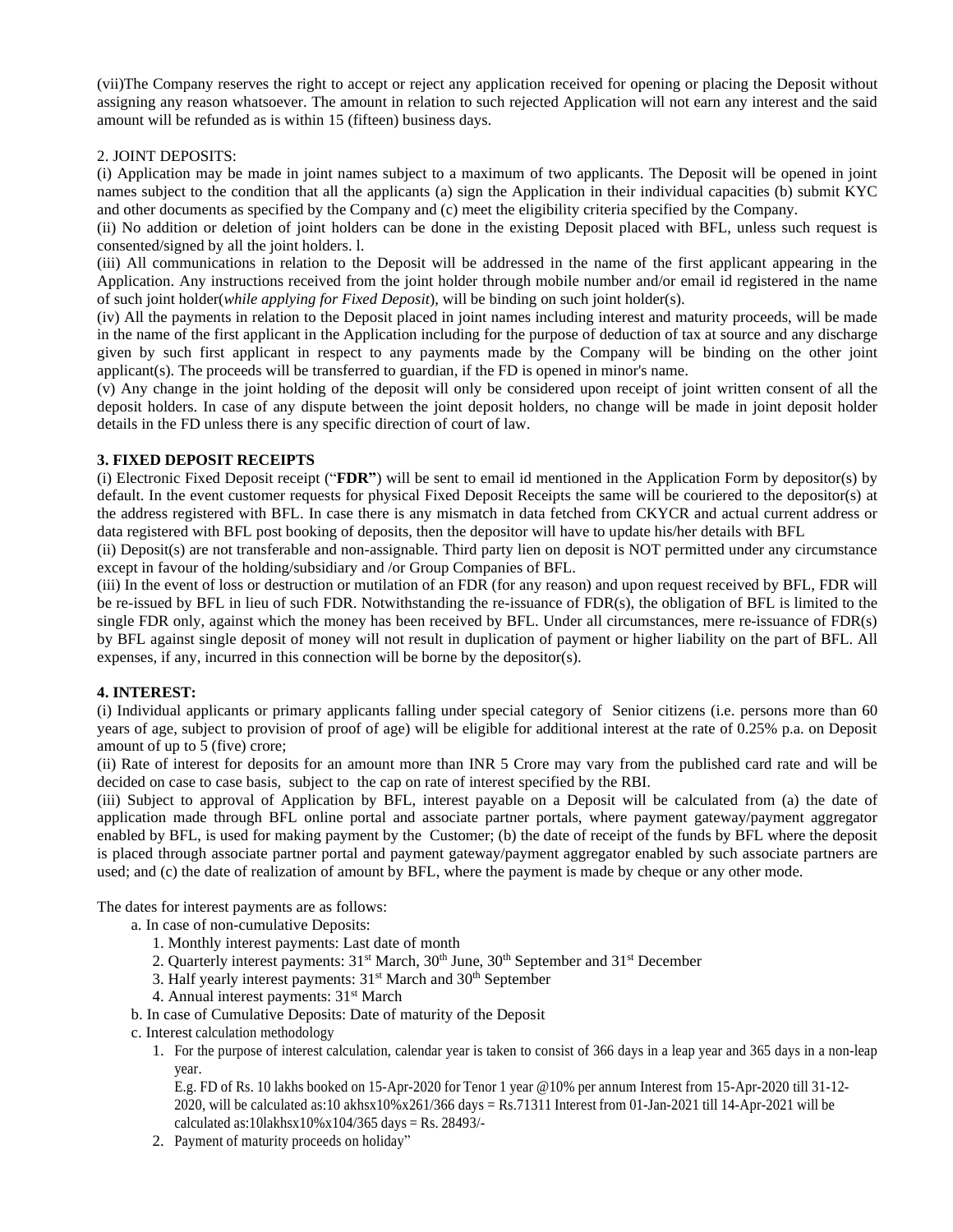- i) If maturity falls on a banking holiday, then interest will be paid the next banking working day. The additional interest for the time period will be calculated on maturity value and not principal value
- ii) In respect of a term deposit maturing for payment on a Sunday or a holiday or a non-business working day, Bajaj Finance would pay interest at the originally contracted rate for the Sunday / holiday / non-business working day, intervening between the date of the expiry of the specified term of the deposit and the date of payment of the proceeds of the deposit on the succeeding working day.

d. Interest for part period (i.e. other than complete month/quarter/half year/year) under Non-Cumulative Deposit Schemes will be calculated from the date of Deposit till the last day of the immediate next interest payment date. If a Deposit is made within a period of 30 (thirty) days prior to any of the interest payment dates, the interest for the part period will be paid on the next interest payment date.

(iv) Once the applicant selects the Deposit scheme specified in the Application at the time of opening the Deposit i.e. the scheme, tenor and interest payout frequency, the applicant will not have the option to subsequently revise the Deposit scheme. In the event the scheme is not indicated in the Application received by the Company, the Deposit will suo-moto be opened under cumulative deposit scheme for a period of 60 (sixty) months. In case the applicant opts for non-cumulative deposit option without indicating the interest payout frequency the Application, the Deposit will be treated as placed under the annual interest payout frequency scheme.

(v) The interest will be paid through National Electronic Funds Transfer (NEFT)/ Real Time Gross Settlement (RTGS) only. In case of any rejection of such instruction for NEFT / RTGS due to any reason, the Company will dispatch interest cheque, in favour of the first applicant in the Application, within 10 (ten) days of the receipt of intimation by the Company from its bank about such rejection

## **5. NOMINATION:**

(i) Nomination facility is available to the individual applicants & sole proprietorship only and not available for other entities. For availing the nomination facility, the applicant(s) is/are required to furnish the nominee details in this application form or applicant will be required to submit a duly filled 'Form DA 1' as prescribed by Reserve Bank of India. The "Form DA 1" is available in the branches of the Company & Company's website at [https://www.bajajfinserv.in/fixed-deposit-terms-and](https://www.bajajfinserv.in/fixed-deposit-terms-and-conditions)[conditions](https://www.bajajfinserv.in/fixed-deposit-terms-and-conditions) ("website"). Nomination made by the depositor/applicant(s) in the manner prescribed by the Company, shall be binding on all the joint depositor/applicant(s).

(ii) Upon request of the depositor(s), the Company will arrange to send forms for cancellation of nomination (Form DA 2) and variation of nomination (Form DA 3).

## **6. PAYMENT AND RENEWAL OF DEPOSIT**

(I) The interest payouts, premature withdrawal proceeds and maturity proceeds(unless it receives any request for renewal within the prescribed period before the date of maturity, will be made in the bank account mentioned in the Application or such other bank account intimated by the deposit holder(s) (jointly, if applicable), in writing, to the Company from time to time by way of NEFT or RTGS. In case of any rejection of such instruction for NEFT / RTGS due to any reason, the Company will dispatch the cheque of such payment in favour of the Depositor in case of single Depositor or in favor of all the Depositors, in case of joint deposit, within 10 (ten) days of the receipt of intimation by the Company from its bank about such rejection .

(ii) In the event of death of the sole depositor and/or all the joint depositors, all payment(s) in relation to the Deposit including interest thereon will be made to the nominee appointed by the depositor(s) on production of proof of identity and on execution of such other documents as may be required by the Company in this regard. In absence of nomination, the Deposit amount including interest thereon will be transferred to the legal heirs or legal representatives of the deceased depositor(s), as the case may be, upon submission of Succession Certificate/Letter of Administration/Probate of the Will to the satisfaction of the Company. In the case of joint depositors, the nominee's right to receive the amount of Deposit including interest shall arise only after the death of all the depositors. The nominee, in the event of death of the depositor(s) would receive such amounts in trust for the legal heirs.

(iii) The request for renewal of the Deposit signed or consented by all the Deposit holders shall reach BFL either through physical application or through BFL Online Portal at least 24 hours before maturity date of deposit. Renewal of Deposits will be subject to the rate of interest and other terms and conditions prevailing on the date of renewal. FDR of the existing deposit may not be required at the time of renewal of deposits, as it stands null & void post its maturity date.

(iv) In case where the depositor has opted for renewal of deposit through Application submitted for opening of Deposit, however, wishes to cancel the renewal request, the cancelation request signed or consented by all the Deposit holders , shall reach the Company atleast 3 (three) business days before maturity date of the Deposit.

(v) The written request for renewal of Deposit or cancelation of Deposit can be submitted at nearest branch of the Company or sending by post/ courier to the Company or to the independent financial advisors or national distributors empaneled with the Company. No requests shall be accepted post the above-mentioned period.

## **7. PREMATURE WITHDRAWAL:**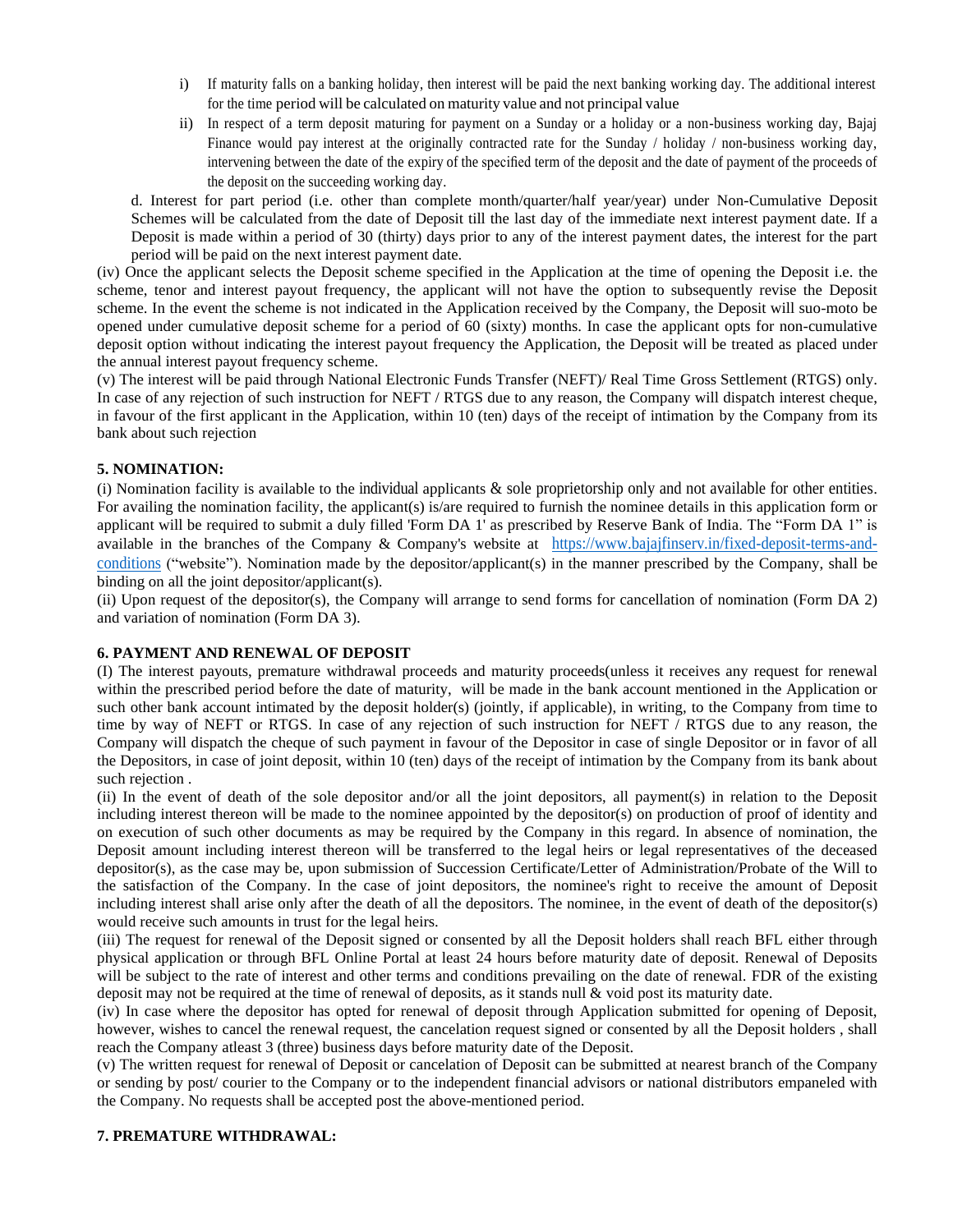- (I) Premature withdrawal is permitted provided the Deposit has completed more than 3 months from the date of issuance. The death claims will be settled in accordance with the terms and conditions applicable to Deposit.
- (II) A request form for premature withdrawal will have to be given by depositor(s).
- (III) Deposits may be withdrawn prior to the date of maturity subject to the regulations of the RBI in this regard. The premature withdrawal of Deposit (including death cases) is subject to the following conditions:
	- (a) Up to 3 (three) months from date of Deposit: Withdrawal of the Deposit is not permitted. However, in the event of death of a depositor, the Company may repay the Deposit prematurely (irrespective of the lock in period) to the surviving depositor (which in the case of joint holders will be the first in the sequence of applicants in the Application) or to the nominee/ legal heir(s) of the deceased depositor, upon the request of surviving depositor/s/nominee/legal heir, as the case may be, and subject to submission of proof of death and other requisite documents to the satisfaction of the Company.
	- (b) After 3 (three) months but before 6 (six) months from the date of the Deposit: Withdrawal of the Deposit will be permitted; however, interest shall not be payable.
	- (c) After 6 (six) months but before the date of maturity of the Deposit: Withdrawal of the Deposit will be permitted. Interest shall be payable at a rate which is 2% lower than the rate specified for the period during which the deposit has been opened. In case no rate is specified for the Deposit period, interest rate payable shall be 3% lower than the lowest rate being offered by the Company.
- (IV) For prematurity, interest rates will be calculated as per tables 1 and 3 on page 1 of this form
- (V) In case customer requests for prematurity of FD during intervening period e.g. after 23 months but before 24 months, interest penalty will be calculated on rates as applicable for previous month slab
- (VI) Income tax wherever applicable and deducted at source and remitted to the applicable tax authority by the Company on behalf of the depositor, before premature withdrawal of Deposit(s), shall not be refunded in any circumstance whatsoever.
- (VII) The prematurity proceeds will be credited in the same bank account as mentioned in the FD application form or such other bank account registered intimated by the deposit holder in writing to with BFL, subsequently

### **8. LOAN AGAINST DEPOSIT:**

- i) 'Loan against the deposit' facility may be provided to depositors against the Deposit(s) placed with the Company, subject to fulfilment by depositor(s) of the eligibility criteria and other conditions, as may be prescribed by the Company in this regard. Loan can be given against deposit only after 3 months from the date of Deposit. The interest rate on such loans shall be 2% higher than the rate of interest provided on the Deposit. The loan amount cannot exceed 75% of Deposit amount.
- ii) In case application for loan against deposit is made through physical application form, then original FDR needs to be submitted to BFL along with the application form. In case the application for loan against deposit is made through online mode, original FDR should be submitted to BFL within 15 days from the date of application.
- iii) The loan amount will be credited in the same bank account registered with BFL.

#### **9. OTHER TERMS**

- I. Income-tax, wherever applicable, will be deducted at source on the Deposit in accordance with Section 194-A of the Income Tax Act, 1961 except where appropriate Certificate/form as prescribed under the Income Tax Act, 1961 (refer to Form 15G/H enclosed with the application form) is furnished to Company's registered office at least 2 (two) months prior to the due date of payment of interest. At present tax is deductible if the aggregate amount of interest paid or payable during the financial year exceeds ¬INR 5,000/- (Rupees five thousand only). It is the sole responsibility of the applicant to provide the Company with a fresh Form 15G/H for every assessment year. Nonsubmission of relevant form or submission of incomplete/incorrect form may result in tax deduction and BFL will not be responsible for the same. Applicant can also fill Form 15 G/H through Experia. If the aggregate amount of interest paid or payable during the financial year exceeds  $\neg \text{INR } \neg 2,50,000$  (Rupees two lacs fifty thousand only) for non senior citizens and ¬INR 5,00,000 (Rupees five lacs only) for senior citizens (Age 60 years or above) , then form 15 G/H will not be valid and tax will be deducted and paid to tax authority . The extant tax regulations/guidelines as amended from time to time will be applicable. Form 15G/H submitted with the Application will be applicable for all the deposits made under the same plan during the financial year. For each financial year, Applicant will have to submit separate Form 15G/H.
- II. TDS is applied on aggregate interest income earned by the customer and can be adjusted against interest income of any fixed deposits, which may not be proportionate to interest income on specific fixed deposit. Wherever such adjustment is carried out against cumulative fixed deposit, the interest reinvested is post TDS recovery. Therefore, the maturity amount for re-investment deposits varies to the extent of tax and compounding effect on tax for the period subsequent of deduction till maturity. BFL will not be liable to pay interest on the TDS which is deposited with IT department on quarterly basis
- III. TDS is also deducted on unpaid interest accrued at the end of financial year viz. 31st March.
- IV. When interest amount is insufficient to recover TDS, the same will be recovered from the principal of the deposit.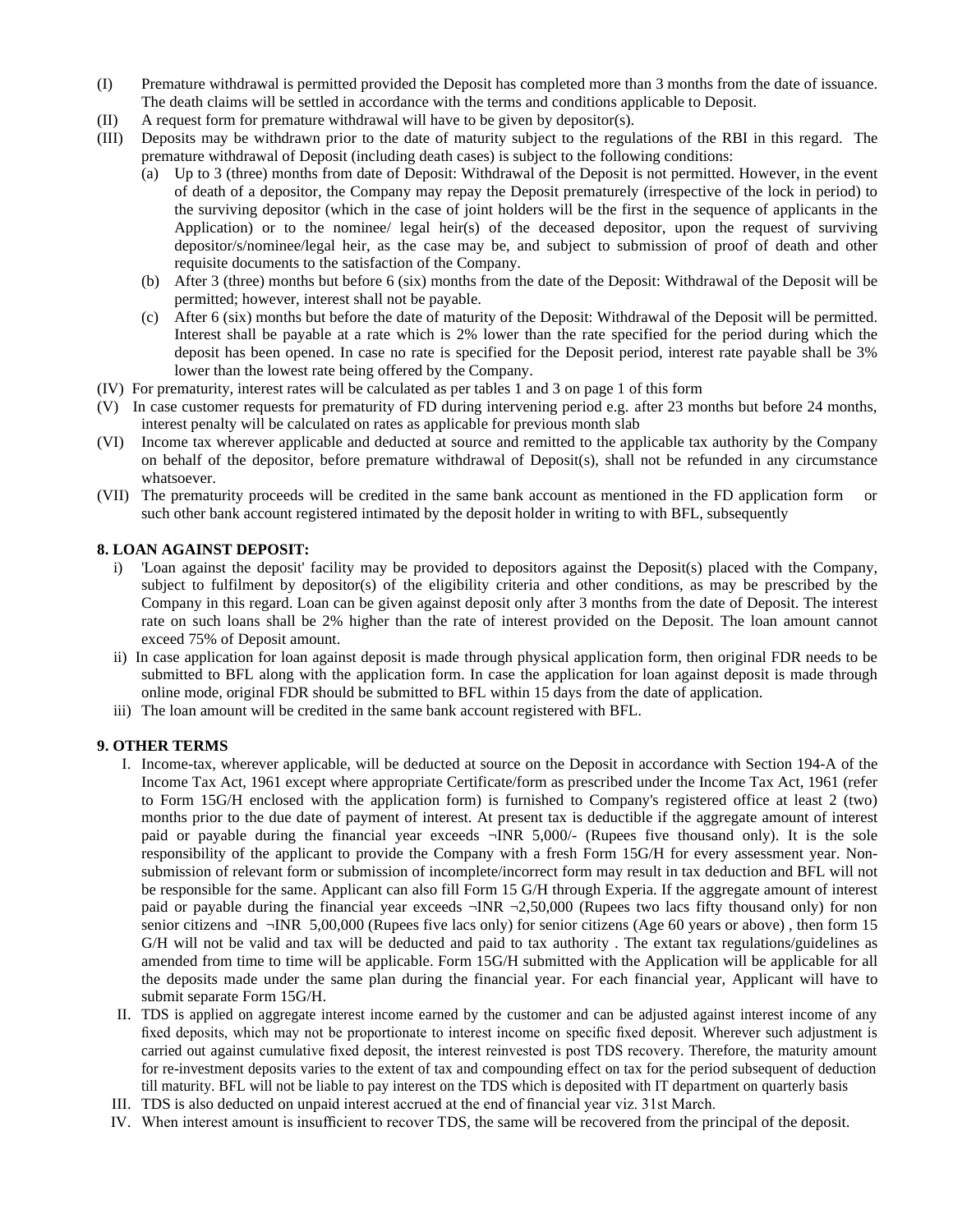- V. In the event of cheque bounce, the cheque will be sent back to applicant's address mentioned on the Application within 15 (fifteen) days. For all RTO (Return to Origin) cheque cases, the cheque will be held by the Company until the validity of the instrument, post which said cheque will be destroyed without further notice to the applicant.
- VI. In the event of death of any of the joint depositors, any modification in the names of the deposit holders appearing on the FDR and/or change in the bank account where interest and/or maturity proceeds are to be credited, shall be effected only upon submission of a notarized copy of the death certificate in the name of the deceased depositor along with appropriate instruction, to the Company, issued jointly by all the surviving deposit holder(s), in writing, to carry out such modifications.
- VII. The Company will send all communications to the deposit holder(s) in electronic form from time to time at the email ID mentioned in the Application and through SMS on the registered mobile number. In case of failure in transmission of such communication, the Company will send physical copy of such communication within 10 (ten) days of such failure of transmission.
- VIII. Any change in the address, email ID, bank account etc., mentioned in the Application shall be effected by the Company only on the basis of written instruction signed or consented by all the concerned deposit holder(s).
- IX. The Company reserves the right to alter, amend or delete any or all the conditions stipulated above or to vary them in special cases or accept Deposits only for such periods as it may decide from time to time and to repay the Deposits prematurely before the date of maturity.
- X. The advertisement inviting fixed deposits mentioned in Annexure below shall form part of the Application.
- XI. Disputes, if any, arising in connection with the Deposit, will be subject to the exclusive jurisdiction of Courts at Pune.
- XII. Requests related to any change in bank details should reach us at least 7 days prior to the interest or maturity payment

### **10. HOW TO APPLY**

(I) Applicant(s) are requested to go through the terms and conditions as mentioned above. These terms and conditions form part of the Application.

(ii) The Application form should be duly filled and signed by the applicant(s). The amount should be deposited by online transfer or by a CTS compliant account payee cheque drawn in favour of ' Bajaj Finance Ltd. A/c 00070350006738' clearly stating the deposit amount along with the application number on the rear side of the cheque.

(iii) In case of Deposit is being placed through cheque, Application form alongwith the cheque and required documents may be submitted with any of Company's branch or authorised distributors. In case Deposit is being placed through direct credit to the BFL investment account, Application form alongwith copy of bank statement showing debit of funds and other required documents may be submitted with any of Company's branch or authorised distributors For investment through NEFT/RTGS, please use the following details: Beneficiary Name: Bajaj Finance Ltd, Bank acc no.: ZBAJAJFD (numerical account number is replaced by CMS Collection code – ZBAJAJFD), Account type: current account, Bank Name: IndusInd Bank Ltd, IFSC: INDB0000006, Bank branch: Nariman Point, Mumbai. Applications can also be made online by visiting HYPERLINK www.bajajfinserv.in/fixed-deposit or any of our affiliated partner websites or apps

(iv) For any investment queries or information about our affiliated partner websites, write to us at fd@bajajfinserv.in or call us on +91 8698010101

(v) Introduction of all the applicants is compulsory. Such introduction may be by any one of the following methods:

(a) The applicant can also obtain introduction from any other fixed deposit holder with BFL. The said existing depositor will be required to disclose his/her name and fixed deposit receipt number and provide his/her signature, as per specimen signature in BFL records;

(b) The applicant can also introduce himself/herself by producing original of any one of the documents (which contains the photograph of the applicant) mentioned in the list of Mandatory and Officially Valid Documents provided in the Application and a recent coloured photograph to BFL for verification. The aforesaid coloured photograph and a copy of such document produced is required to be attached with the Application.

#### **11. IMPORTANT INFORMATION**

(I) In the event of non-repayment of the Deposit or part thereof as per the terms and conditions of such Deposit, the depositor may approach National Company Law Tribunal, Mumbai Bench at: 6th Floor, Fountain Telecom, Building 1, Mahatma Gandhi Road, Fort, Mumbai, Maharashtra 400001.

(ii) In case of any deficiency by the Company in servicing its Deposit, the depositor may approach the National Consumers Disputes Redressal Forum, the State Level Consumers Disputes Redressal Forum or the District Level Consumers Disputes Redressal Forum for relief

For any queries, visit our website<https://www.bajajfinserv.in/reach-us> . Select the <Email Us> tab and follow the directions to get your query resolved. You may also call BFL Customer Care at 8698010101 or visit our nearest branch. This is not a toll-free number and normal call charges will be applicable.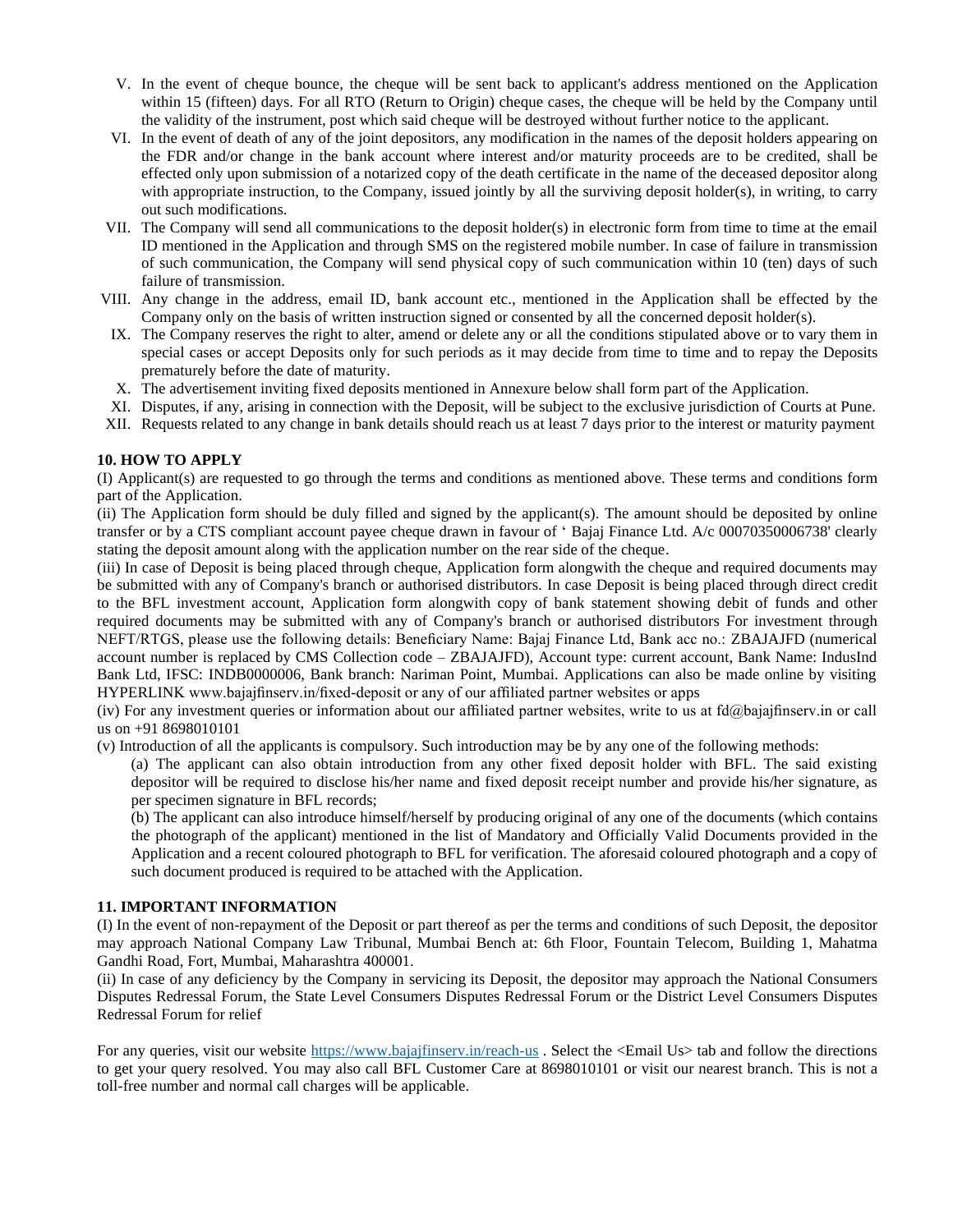#### **Bajaj Finance Limited CIN-L65910MH1987PLC042961**

Registered Office: Akurdi, Pune 411 035 Corporate Office: 4th Floor, Bajaj Finserv Corporate Office, Off Pune Ahmednagar Road, Viman Nagar, Pune 411014

#### **FIXED DEPOSIT SCHEMES**

'FAAA/Stable' rating by CRISIL AND 'MAAA (Stable)' rating by ICRA. The abovementioned ratings indicate highest degree of safety with regard to timely payment of interest and principal on the instrument. -------------------------------------------------------------------------------

## **Rate of Interest per annum valid up to ₹5 Crores per deposit (w.e.f. 10th May 2022)**

| Table 1                         |             |  |                |           |             |        |  |  |
|---------------------------------|-------------|--|----------------|-----------|-------------|--------|--|--|
| Period (except table Cumulative |             |  | Non-Cumulative |           |             |        |  |  |
|                                 | At Maturity |  | Monthly        | Quarterly | Half Yearly | Annual |  |  |
| $12 - 23$ months                | 5.75        |  | 5.60           | 5.63      | 5.67        | 5.75   |  |  |
| $24 - 35$ months                | 6.40        |  | 6.22           | 6.25      | 6.30        | 6.40   |  |  |
| $36 - 60$ months                | 7.00        |  | 6.79           | 6.82      | 6.88        | 7.00   |  |  |

| Table 2   |             |  |         |           |                |        |  |  |
|-----------|-------------|--|---------|-----------|----------------|--------|--|--|
| Period    | Cumulative  |  |         |           | Non-Cumulative |        |  |  |
|           | At Maturity |  | Monthly | Quarterly | Half Yearly    | Annual |  |  |
| 15 months | 6.00        |  | 5.84    | 5.87      | 5.91           | 6.00   |  |  |
| 18 months | 6.10        |  | 5.94    | 5.97      | 6.01           | 6.10   |  |  |
| 22 months | 6.25        |  | 6.08    | 6.11      | 6.16           | 6.25   |  |  |
| 30 months | 6.50        |  | 6.31    | 6.35      | 6.40           | 6.50   |  |  |
| 33 months | 6.75        |  | 6.55    | 6.59      | 6.64           | 6.75   |  |  |
| 44 months | 7.20        |  | 6.97    | 7.01      | 7.08           | 7.20   |  |  |

- a) Minimum amount for opening a Fixed Deposit ("hereinafter referred as "**Deposit**") with BFL, is **₹**15000/-.
- b) For the locations mentioned in point M(2)below, the minimum amount for opening a Deposit) is **₹**5000/-(not eligible for online investment).
- c) Individual depositor or primary depositor, falling under special category of Senior citizens (i.e. persons more than 60 years of age, subject to provision of proof of age) will be eligible for additional interest at the rate upto 0.25% p.a. per Deposit for an amount up to ₹5 (five) crore.
- d) Rate of interest for Deposits for an amount more than ₹5 Crore per Deposit may vary from the published card rate and will be decided on case to case basis but within the cap on Rate of Interest specified by the Reserve Bank of India.
- e) In case of online application for Deposit through BFL online link, the Deposit will be booked upon receipt of the funds by the Company from the customer and hence the Deposit will be booked within 5 days from date of the application. Subject to approval of Application by BFL, interest payable on a Deposit will be calculated from (i) the date of application made through BFL portal and associate partner portals, where payment gateway/payment aggregator enabled by BFL, is used for making payment by the Customer; (ii) the date receipt of the funds by BFL where the deposit is placed through associate partner portal and payment gateway/payment aggregator enabled by such associate partners are used; and (iii) the date of realization of amount by BFL, where the payment is made by cheque or any other mode.
- f) The Company will make repayment of Deposit on the date of maturity of such Deposit unless it receives any request for renewal within the prescribed period before the date of maturity. The payment will be made through NEFT or RTGS or account payee cheque (in case of rejection of transfer by NEFT/RTGS) to the bank account of the depositor mentioned in the Deposit application form.
- g) The request for renewal of the Deposit signed or consented by all the deposit holders shall reach the Company either through physical application or through BFL Online portal at least 24 hours before maturity date of deposit. The written request can be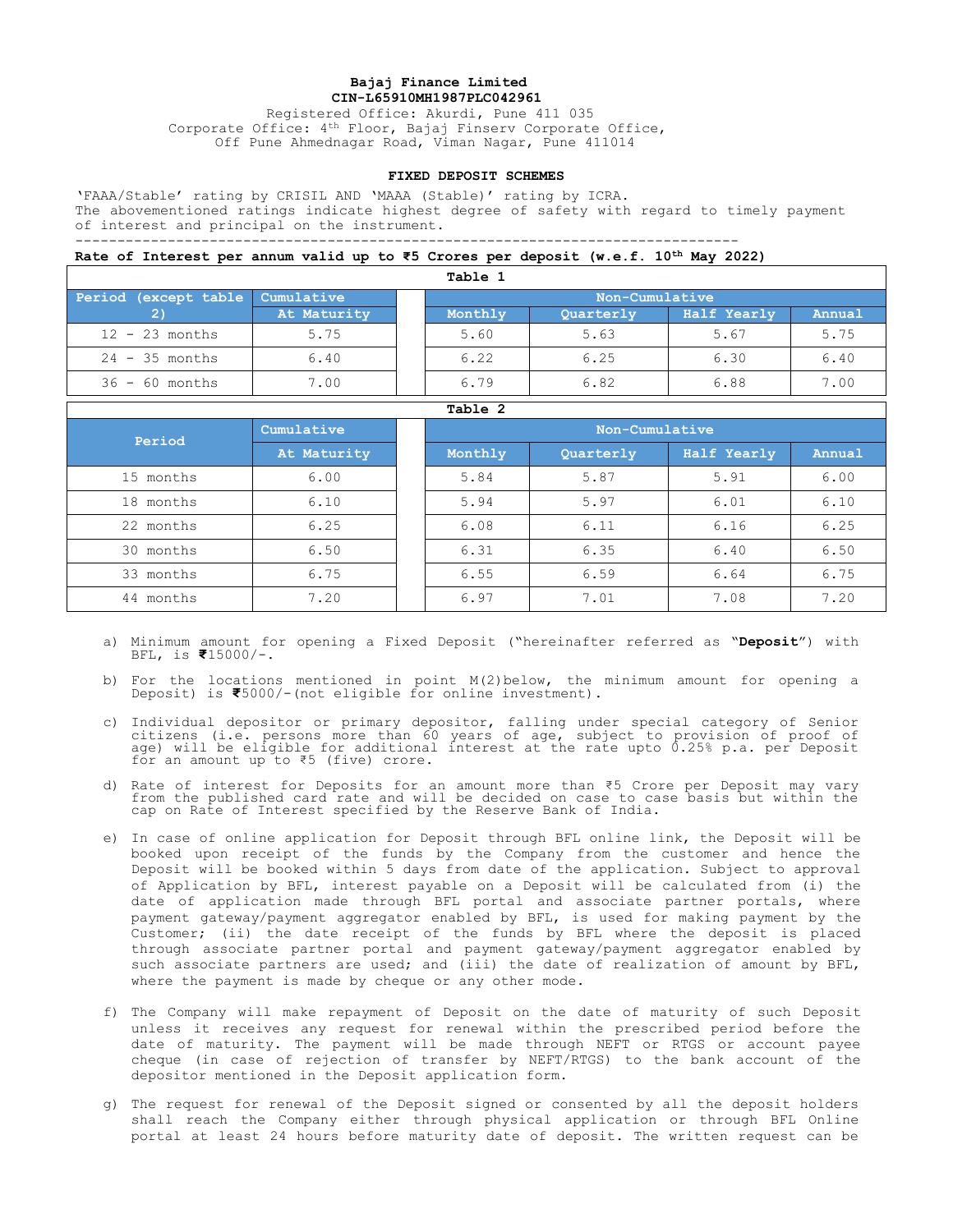submitted at nearest branch of the Company or sending by post/ courier to the Company or to the independent financial advisors or national distributors empaneled with the Company. No requests for renewal of Deposit shall be accepted post the above-mentioned period. Renewal of Deposits will be subject to the rate of interest and other terms & conditions prevailing on the date of renewal. Fixed Deposit Receipt ("FDR") of the existing Deposit may not be required at the time of renewal of deposits as it stands null & void post its maturity date.

h) In case where the depositor(s) has opted for renewal of Deposit through Deposit application form, however, wishes to cancel the renewal request, the depositor(s) should submit a specific written request so as to reach the Company atleast 3 (three) business days prior to maturity date of the Deposit. The written request can be submitted at nearest branch of the Company or sending by post/ courier to the Company or to the independent financial advisors or national distributors empaneled with the Company. No requests shall be accepted post the above-mentioned period.

# **Particulars to be furnished as per the Non-Banking Financial Companies & Miscellaneous Non-Banking Companies(Advertisement) Rules, 1977 as amended.**

#### **A. Name of the Company: Bajaj Finance Ltd.**

#### **B. Date of incorporation: 25th March 1987**

#### **C. Profits/Dividends:**

Profits of the Company before and after making provisions for tax, for the three financial years immediately preceding the date of the advertisement and the dividends declared by the Company in respect of the said years.

| Crore) |  |  | マ1m |  |
|--------|--|--|-----|--|
|--------|--|--|-----|--|

| Financial Year | PROFIT (Standalone) | DIVIDEND % |     |
|----------------|---------------------|------------|-----|
| ended on       | Before Tax          | After Tax  |     |
| 31.03.2019     | 6,035.30            | 3,890.34   | 300 |
| 31.03.2020     | 6,808.13            | 4,881.12   | 500 |
| 31.03.2021     | 5,362.88            | 3,955.51   | 500 |

#### **D. Brief particulars of the management of the Company:**

The Company is managed by the Managing Director, subject to the control and supervision of the Board of Directors. The Managing Director is entrusted with necessary powers for managing the business and affairs of the Company.

#### **E. Names, addresses and occupations of Directors:**

| Name                                             | Address                                                                                  | Occupation                |
|--------------------------------------------------|------------------------------------------------------------------------------------------|---------------------------|
| Shri Sanjiv Bajaj<br>(Chairman)                  | Bajaj Vihar Colony, Mumbai- Pune Road,<br>Akurdi, Pune 411035                            | Industrialist             |
| Shri Madhur Bajaj<br>(Non-Executive Director)    | Bungalow No 3 Bajaj Vihar<br>Colony Mumbai-Pune Road,<br>Akurdi, Pune 411035             | Industrialist             |
| Shri Rajeev Jain<br>(Managing Director)          | D-2, Ivy Glen, Marigold Premises,<br>Kalyani Nagar, Pune 411014                          | Service                   |
| Shri Rajiv Bajaj<br>(Non-Executive Director)     | 34/35, Yog Koregaon Park, Lane No. 2,<br>Pune 411001                                     | Industrialist             |
| Shri D J Balaji Rao<br>(Independent Director)    | D-103, Adarsh Residency 47thCross,<br>8th Block, Jayanagar,<br>Bangalore 560082          | Professional              |
| Dr. Naushad Forbes<br>(Independent Director)     | 74 Koregaon Park, Lane No. 3,<br>Pune $-411001$                                          | <b>Business</b>           |
| Shri Anami Narayan Roy<br>(Independent Director) | 62 Sagar Tarang, Khan Abdul Gaffar Khan<br>Road,<br>Worli Sea Face,<br>Mumbai - $400030$ | Retired Civil<br>Servant. |
| Shri Pramit Jhaveri<br>(Independent Director)    | 21C Woodlands Peddar Road, Mumbai - 400<br>026                                           | <b>Business</b>           |
| Ms. Radhika Haribhakti                           | 51, Maker Tower B, Cuffe Parade,                                                         | Financial                 |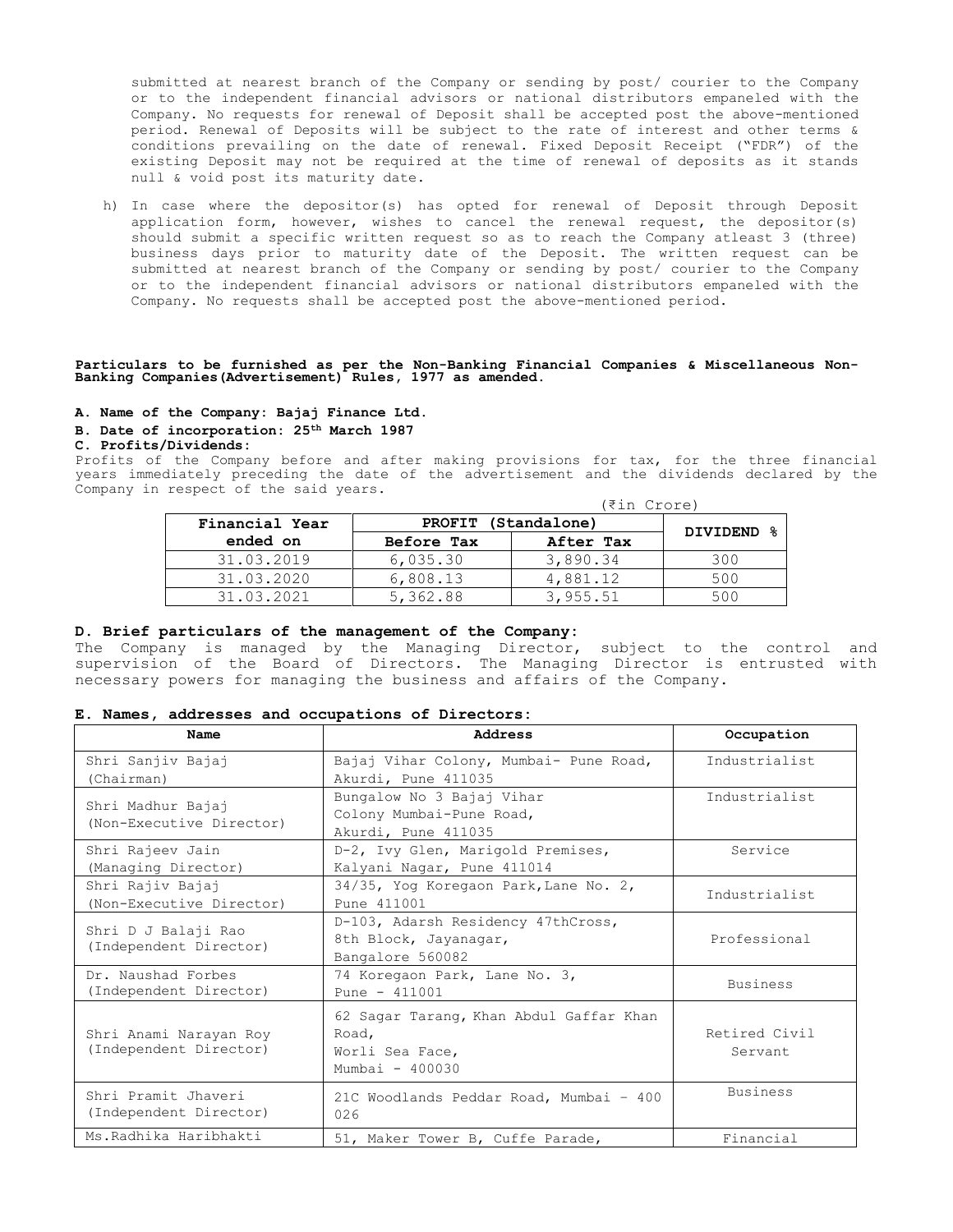#### **F. Summarised Financial Position of the Company (standalone) as appearing in the two latest audited balance sheets:**

|                                           |                     | $(5$ In Crore)                       |
|-------------------------------------------|---------------------|--------------------------------------|
| Particulars                               | As at 31 March 2021 | As at 31 March 2020                  |
| <b>ASSETS</b>                             |                     |                                      |
|                                           |                     |                                      |
| Financial assets                          |                     |                                      |
| Cash and cash equivalents                 | 1,383.63            | 674.53                               |
| Bank balances other than cash and cash    |                     |                                      |
| equivalents                               | 2.13                | 4.83                                 |
| Derivative<br>financial<br>instruments    | 0.00                | 171.76                               |
| Trade receivables                         | 720.10              | 867.18                               |
| Loans                                     | 1, 13, 089.94       | 1, 13, 417.08                        |
| Investments                               | 20,169.12           | 20,138.98                            |
| Other financial assets                    | 487.33              | 349.51                               |
| Total financial assets                    | 1, 35, 852.25       | 1, 35, 623.87                        |
|                                           |                     |                                      |
| Non-financial assets                      |                     |                                      |
| Current tax assets (net)                  | 155.07              | 204.57                               |
|                                           | 919.21              | 847.61                               |
| Deferred tax assets (net)                 |                     |                                      |
| Property, plant and equipment             | 972.44              | 1,016.16                             |
| Capital work-in-progress                  | 7.07                | 0.00                                 |
| Intangible assets under development       | 43.99               | 0.00                                 |
| Intangible assets                         | 254.76              | 211.98                               |
| Other non-financial assets                | 134.10              | 99.38                                |
| Total non-financial assets                | 2,486.64            | 2,379.70                             |
|                                           |                     |                                      |
| Total assets                              | 1,38,338.89         | $\overline{\mathbf{1}}$ , 38, 003.57 |
| LIABILITIES AND EQUITY                    |                     |                                      |
|                                           |                     |                                      |
| Liabilities                               |                     |                                      |
| Financial liabilities                     |                     |                                      |
| Derivative financial instruments          | 137.87              |                                      |
| Payables                                  |                     |                                      |
| Trade payables                            |                     |                                      |
| outstanding dues<br>micro<br>-Total<br>οf | 0.27                | 0.30                                 |
| enterprises and small enterprises         |                     |                                      |
| -Total outstanding dues of creditors      |                     |                                      |
| other than micro enterprises and small    | 676.62              | 636.76                               |
| enterprises                               |                     |                                      |
|                                           |                     |                                      |
| Other payables                            |                     |                                      |
| -Total outstanding<br>dues<br>micro<br>оf |                     |                                      |
| enterprises and small enterprises         |                     |                                      |
| -Total outstanding dues of creditors      |                     |                                      |
| other than micro enterprises and small    | 191.08              | 179.46                               |
| enterprises                               |                     |                                      |
|                                           |                     |                                      |
| Debt securities                           | 43,071.71           | 41,713.77                            |
|                                           |                     |                                      |
| (other                                    |                     |                                      |
| Borrowings<br>than<br>debt                |                     |                                      |
| securities)                               | 27,092.09           | 36, 923.32                           |
|                                           |                     |                                      |
| Deposits                                  | 25,803.43           | 21, 427.10                           |
| Subordinated debts                        | 3,898.61            | 4, 141.75                            |
| Other financial liabilities               | 743.65              | 669.90                               |
|                                           |                     |                                      |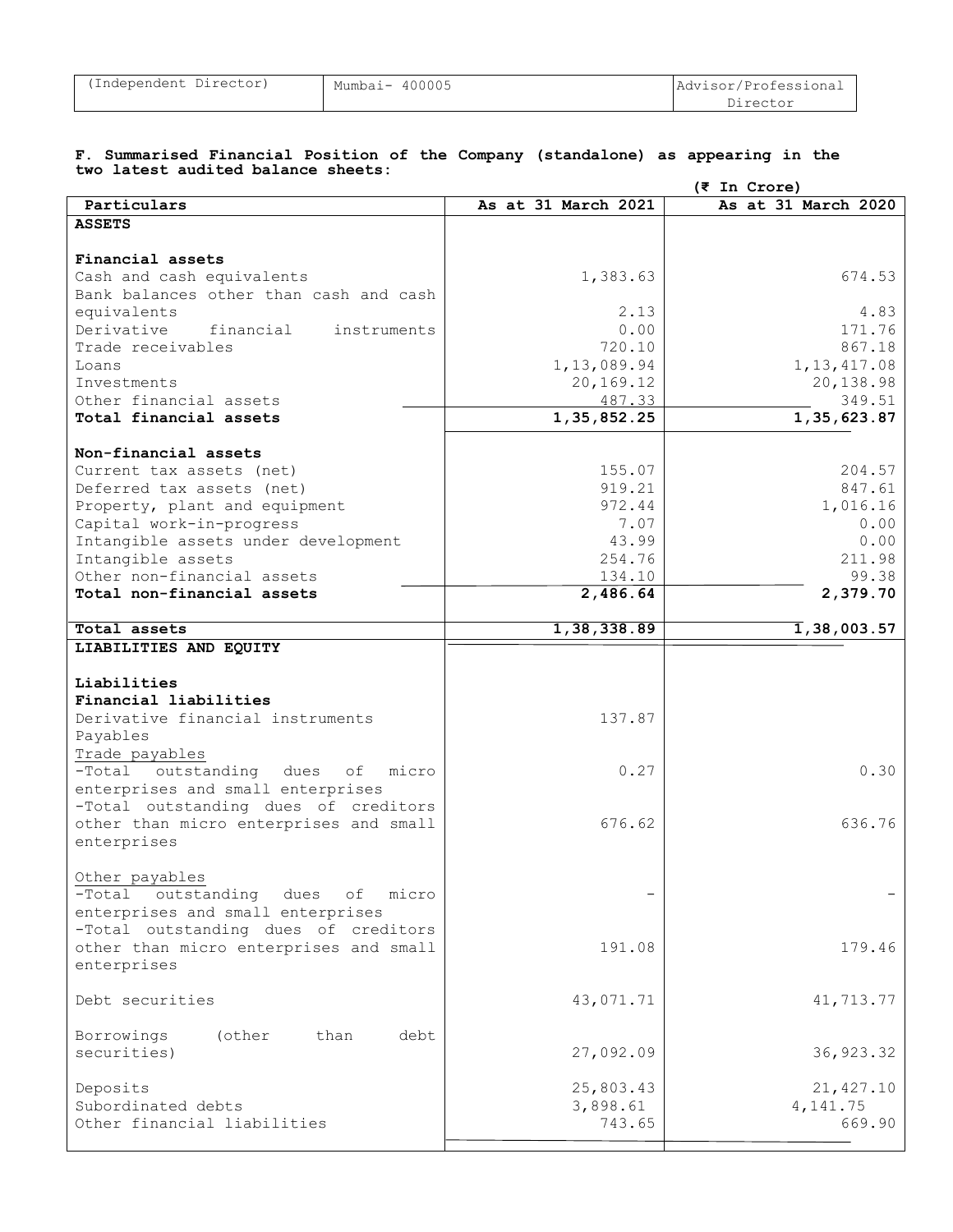| 101,615.33  | 105,692.36  |
|-------------|-------------|
|             |             |
| 172.78      | 52.10       |
| 136.56      | 78.87       |
| 475.48      | 367.03      |
| 784.82      | 498.00      |
|             |             |
| 120.32      | 119.99      |
| 35,818.42   | 31,693.22   |
| 35,938.74   | 31,813.21   |
| 1,38,338.89 | 1,38,003.57 |
|             |             |

Contingent Liabilities (Standalone)

| Particulars                                                                                                                         | As at 31 March<br>2021     | As at 31 March 2020        |
|-------------------------------------------------------------------------------------------------------------------------------------|----------------------------|----------------------------|
| Disputed claims against the Company<br>not acknowledged as debts                                                                    | 51.98                      | 44.18                      |
| VAT matters under appeal                                                                                                            | 4.29                       | 4.39                       |
| ESI matters under appeal                                                                                                            | 5.14                       | 5.14                       |
| Service tax matters<br>GST<br>under<br>$\sqrt{2}$<br>appeal<br>- On interest subsidy<br>- On penal interest/ charges<br>- On others | 1,905.44<br>237.25<br>6.42 | 1,971.65<br>223.15<br>6.22 |
| Income tax matters:<br>Appeals by the Company<br>Appeals by<br>the<br>Income<br>Tax<br>department                                   | 0.00<br>0.28               | 0.32<br>0.24               |

#### **(**₹ **In Crore)**

|    |                                                                   | ---- ------ |
|----|-------------------------------------------------------------------|-------------|
| G. | Amount which the Company can raise by way of Deposits as per Non- |             |
| a  | Banking Financial Companies Acceptance of Public Deposits Reserve | 49,257.75   |
|    | Bank) Directions, 2016                                            |             |
| b) | The aggregate of deposits actually held as on 31.03.2021          | 25,803.43   |

**H**. The aggregate dues from the facilities, both fund and non-fund based, extended to, the companies in the same group or other entities or business ventures in which the Director/Company are holding substantial interest are ₹52.55 Crore (Bajaj Housing Finance Ltd. – ₹5.36 Cr, Bajaj Allianz Life Insurance Company Ltd. – ₹4.51 Cr, Bajaj Allianz General Insurance Company Ltd. – ₹34.22 Cr, Bajaj Finserv Direct Ltd. – ₹0.25 Cr, Bajaj Finserv Health Ltd. - ₹7.70 Cr, Bajaj Auto Ltd. - ₹0.23 Cr, Hind Musafir Agency Ltd. -₹0.07 Cr, Bajaj Electricals Ltd. – ₹0.02 Cr, Jamnalal Sons Pvt. Ltd. – ₹0.19 Cr)

**I**. The Company has no overdue deposits other than unclaimed deposits.

**J**. The Company declares as under:

- i) The Company has complied with the provisions of the directions applicable to it.
- ii) The compliance with the directions does not imply that the repayment of Deposits is guaranteed by the Reserve Bank of India.
- iii) The deposits accepted by the Company are unsecured and rank pari passu with other unsecured liabilities.
- iv) The deposits solicited by the Company are not insured.
- v) The Financial position of the Company as disclosed and the representations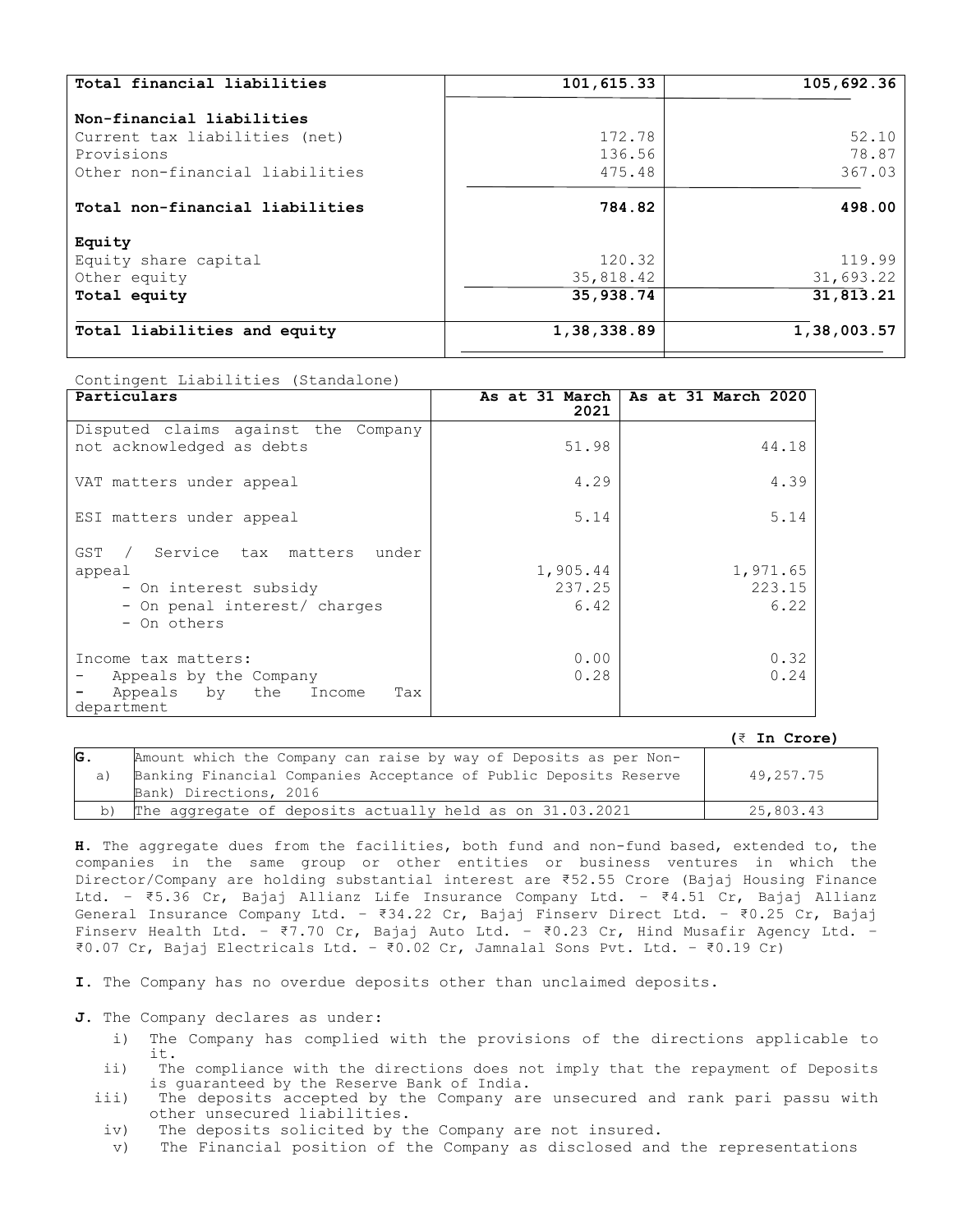made in the deposit application form are true and correct. The Company and its Board of Directors are responsible for the correctness and veracity thereof. The financial activities of the Company are regulated by Reserve Bank of India. It must, however, be distinctly understood that Reserve Bank of India does not undertake any responsibility for the financial soundness of the Company or for the correctness of any of the statements or the representations made or opinion expressed by the Company and for repayment of deposits/ discharge of liabilities by the Company.

- K. The deposits shall also be subject to the terms and conditions as per the deposit application form.
- L. Deposits may be withdrawn prior to the date of maturity subject to the regulations of the Reserve Bank of India in this regard. Please note that premature withdrawal of Deposit (including death cases) is subject to the following conditions:
	- a) Upto 3 months from date of deposit: Withdrawal is not permitted.
	- b) After 3 months but before 6 months: Interest shall not be payable.
	- c) After 6 months but before the date of maturity: The rate of interest shall be 2% lower than the rate specified for the period during which the scheme has run. In case of no rate being specified for the deposit period, interest rate payable shall be 3% lower than the lowest rate offered by the Company.

#### M. **The Business carried on by the Company and its subsidiaries with details of branches or units, if any:**

1. Business carried on by the Company and its branches:

Providing consumer finance ranging from vehicle loans, consumer durable financing, personal loans, loan against property, Home Loans, construction equipment financing, small business loans, loan against securities and infrastructure financing. The Company is having its Branches at Agra, Ahmedabad, Ahmednagar, Ajmer, Akola, Akot, Alappuzha, Allahabad, Ambala, Amravati, Amreli, Amritsar, Anand, Anantpur, and Ankaleshwar, Asansol, Aurangabad, Bagalkot, Bangalore, Baramati, Bardoli, Bareilly, Baroda, Barshi, Belgaum, Bellary, Bhandara, Bharuch, Bhatinda, Bhavnagar, Bhilai, Bhiwandi, Bhopal, Bhubaneshwar, Bhuj, Bidar, Bijapur, Bikaner, Bilaspur, Bokaro, Bolpur, Borsad, Calicut, Chalisgaon, Chandigarh, Chandrapur, Chennai, Chhindwara, Chikhli, Chiplun, Chitradurga, Chittaranjan, Chopda, Cochin, Coimbatore, Cuddalore, Cuttack, Dabhoi, Dahod, Davangere, Dehradun, Dewas, Dhanbad, Dharapuram, Dharwad, Dhule, Dindigul, Durgapur, Eluru, Erode, Gandhidham, Goa, Gokak, Gulberga, Guna, Guntur, Gwailor, Haldia, Halol, Hassan, Haveri, Himatnagar, Hoshangabad, Hoshiarpur, Hospet, Hubli, Hyderabad, Indore, Jabalpur, Jagadhri, Jaipur, Jalandhar, Jalgaon, Jalpaiguri, Jammu, Jamnagar, Jamner, Jamshedpur, Jodhpur, Junagadh, Kadi, Kaithal, Kakinada, Kalka, Kannur, Kanpur, Kapurthala, Karad, Karaikudi, Karnal, Karunagappally, Karur, Karvar, Katni, Khamgaon, Khandwa, Kharagpur, Kolar, Kolhapur, Kolkata, Kollam, Kopergaon, Korba, Kota, Kottayam, Kurnool, Kurukshetra, Latur, Lucknow, Ludhiana, Machilipatnam, Madurai, Mandya, Mangalore, Mapusa, Margao, Mehsana, Moga, Morbi, Mumbai, Mysore, Nabha, Nadiad Nagarcoil, Nagpur, Namakkal, Nanded, Nandurbar, Nashik, Navsari, Nellore, New Delhi, Palanpur, Pandharpur, Panipat, Patiala, Patna, Pen, Phagwada, Pimpalgaon, Pollachi, Pondicherry, Pune, Puttur, Raichur, Raipur, Rajahmundry, Rajgurunagar, Rajkot, Rajnandangaon, Rajpura, Ranaghat, Ranchi, Ratlam, Ratnagiri, Rewa, Rohtak, Ropar, Rourkela, Salem, Sangli, Satara, Satna, Sehore, Shimla, Shimoga, Siliguri, Sirsa, Solapur, Surat, Surendranagar, Tenali, Thiruvalla, Tirunelveli, Tirupati, Tirupur, Trichur, Trichy, Trivandrum, Tumakuru, Tuticorin, Udaipur, Udipi, Ujjain, Vadakara, Valsad, Vapi, Varanasi, Vidisha, Vijayawada, Vizag, Vizianagram, Wani, Warangal, Wardha, Warud, Washim, Yavatmal and all other branches mentioned in the official website page www.bajajfinserv.in=> Scroll to bottom of the webpage=>Contact us=>Visit our branch or by directly clicking<https://www.bajajfinserv.in/branch-locator>

2. Locations where minimum deposit size is ₹5000 (not eligible for online investment) a) Gujarat – Bujetha, Kahanva, Khaparwada, Nandarkha, Sunevkalla, Amadpore, Asarma, Darapura, Dungri, Godavadi, Harangam, Kotambi, Sarvani, Vanskui, Balda, Bhathi Karambeli, Jitali, Umra, Barkal, Bhatlai, Kanyasi, Pardi Zankhari, Pathri, Karmal, Handod Chokdi.